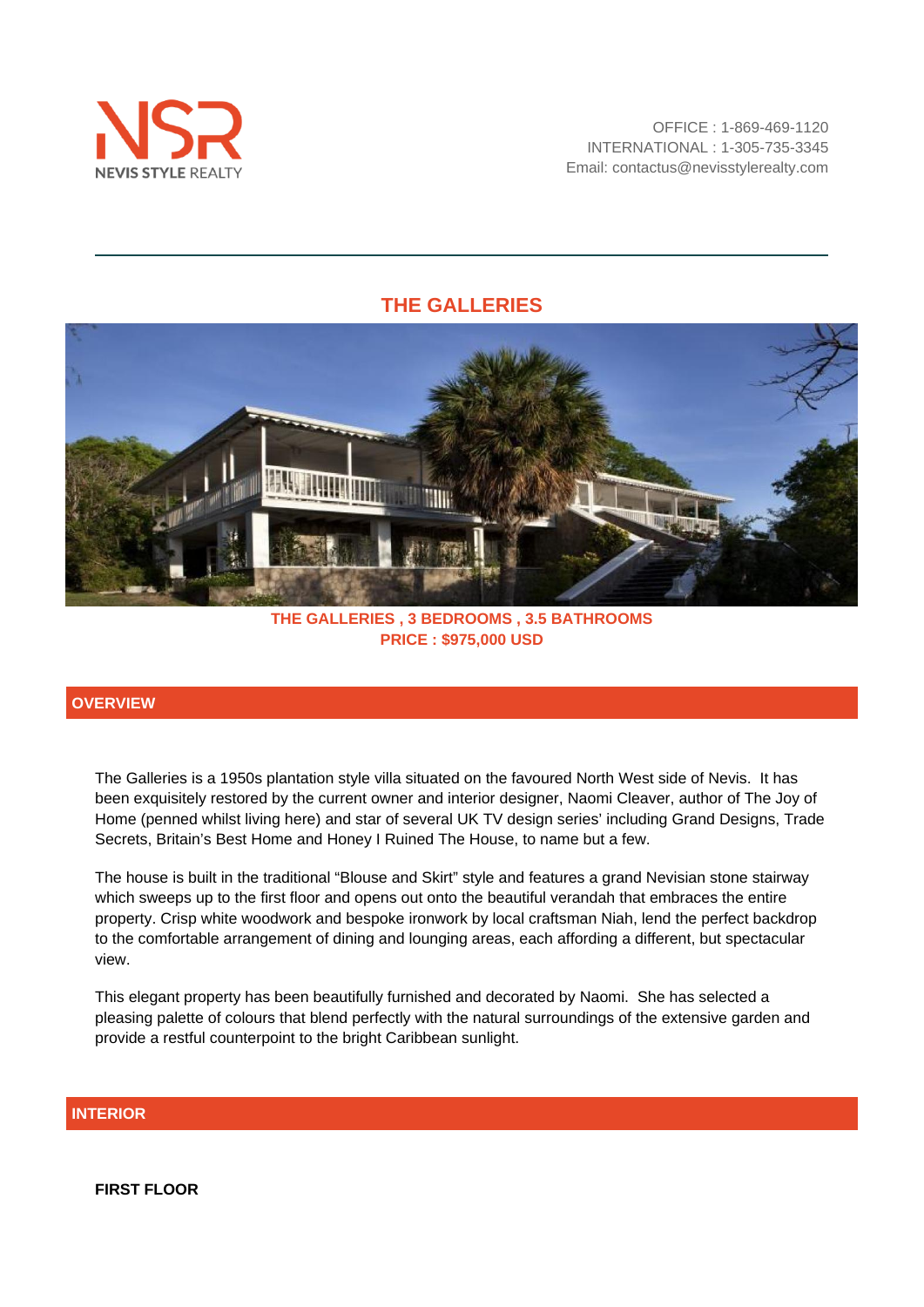#### The Great Room

The Great Room takes pride of place above the staircase and affords sweeping views out to sea before resting on the sister island of St Kitts. Beautifully furnished with a chic selection of sofas, chairs and accessories, with influences incorporating classic colonial styles and some flirty 1940's and 50's pieces.

#### Master Bedroom with Ensuite Bathroom

A white four poster bed forms the centre piece for this sanctuary master bedroom, with white ceiling fan and louvred white shutters. At the foot of the bed is a cleverly disguised bath tub, which is completely enclosed and out of sight when not in use. There is a his and hers walk in closet, ensuite bathroom and Air Conditioning.

#### Bedroom 2 with Ensuite Bathroom

A sumptuous queen size bed with padded headboard takes centre stage in this elegant bedroom with two Retro side tables and lamps completing the look.

#### Media Room

• This provides a chance to catch up on TV shows. surf the internet or simply relax with a book or a favourite board game. Furnished with TV, DVD, armchairs, bookshelves and white wicker chest.

#### Galley Kitchen

The addition of an upstairs Galley Kitchen makes perfect sense in this two storey property - it allows food and drinks to be easily served upstairs and also acts as a service kitchen from the main kitchen for large dinner parties and events. It is equipped with sink, stove, cooktop, kettle, coffee maker, breakfast table and chair, A/C unit and ceiling fan.

#### **Bathrooms**

• 3 bathrooms, 2 ensuite with showers and the downstairs bathroom has a fitted bath tub.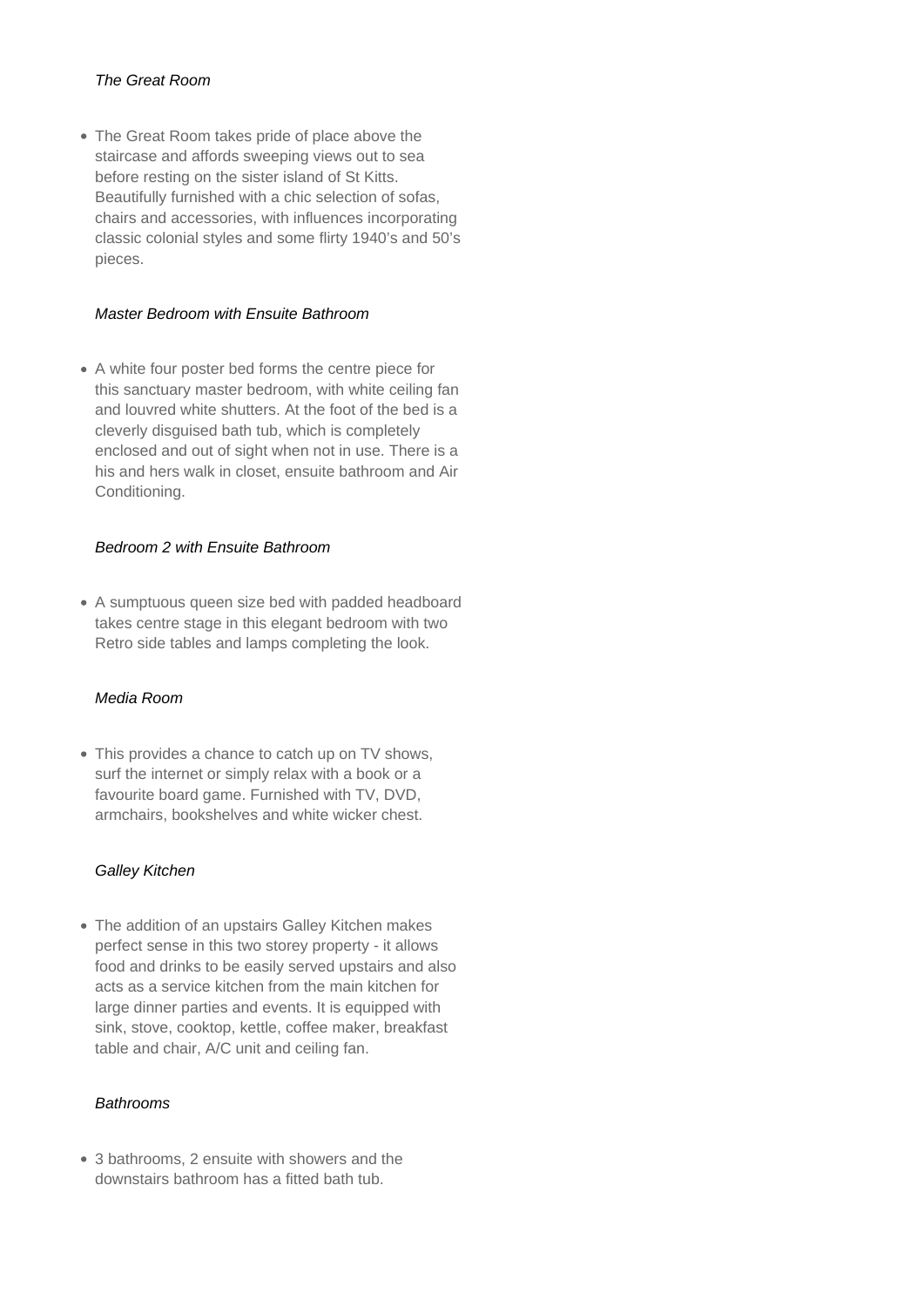#### **GROUND FLOOR**

#### Bedroom 3 - Private Bathroom

This serene garden bedroom opens directly out on to the lower verandah and is furnished with a queen size bed, chest of draws, antique mirror and luscious crisp white bedding.

#### Main Kitchen

The spacious 1,200 sq ft ground floor kitchen opens onto a delightful patio in the garden where you can enjoy meals and drinks in the dappled shade. The kitchen is fully equipped with GE appliances, Fridge/Freezer, Stove, plenty of storage, 4 ceiling fans and a stylish butlers sink and is a traditional Caribbean design with Corian counter tops and a breakfast/drinks bar with four bar stools.

#### Laundry Room

GE Washing Machine and Lavatory

#### **EXTERIOR**

#### Galleries/Verandahs

• The wrap around verandah on the first floor allows you to make the most of the Caribbean outdoor living style any time of day. The galleries are furnished with a range of dining and seating options with hammocks, Adirondack chairs and even a classic hanging Egg chair. Stylishly set dressed with several bespoke driftwood lamps for ambient lighting, artwork and objet d'art, it provides the perfect setting for whiling away the hours alone or with friends.

### **SALE DESCRIPTION**

#### OTHER INFORMATION

- 70'Lap Pool with sunbathing deck
- Outside Shower
- Car Port for 2 cars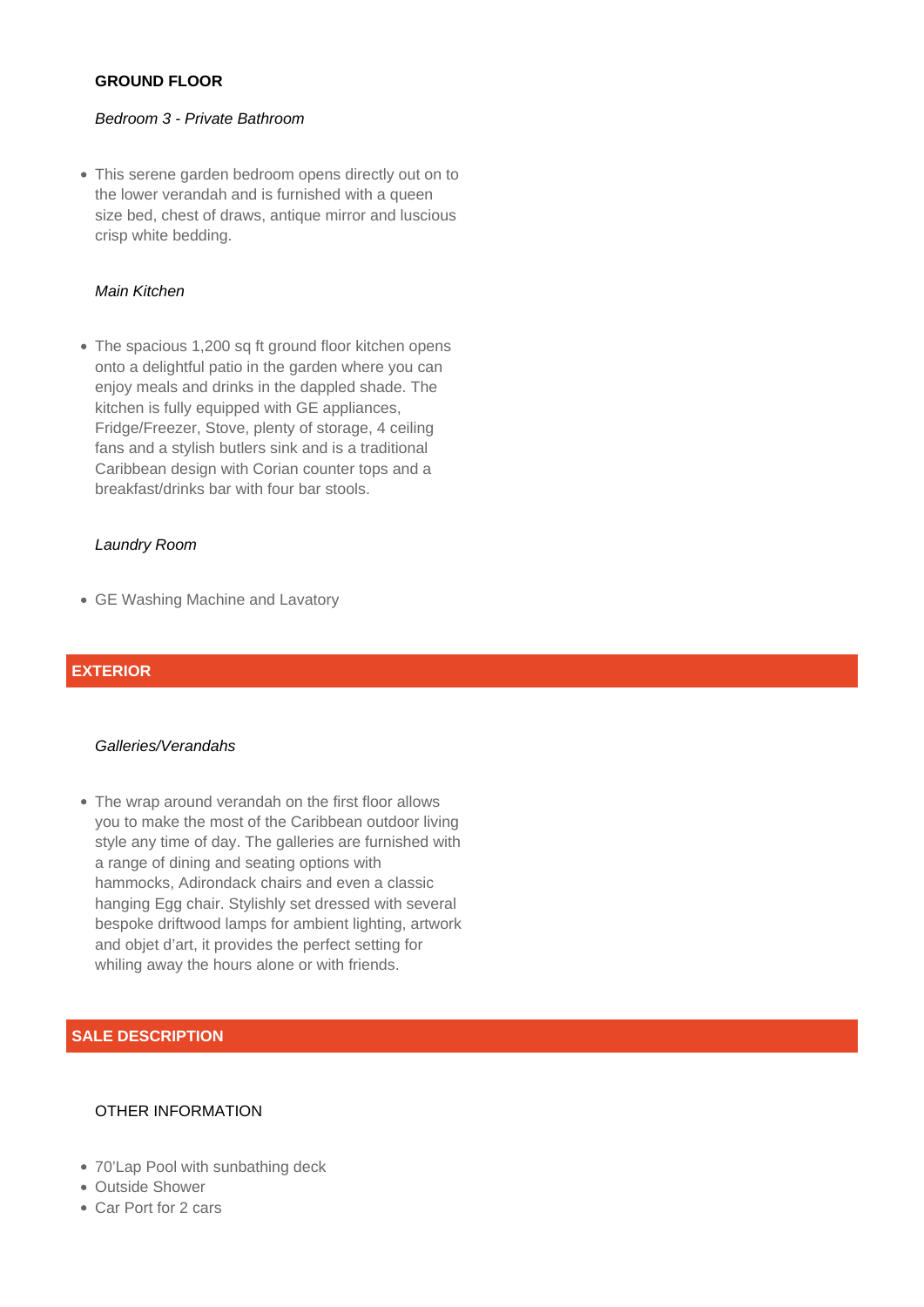- Rustic picnic eating area under the tree canopy
- 25,000 Gallon cistern
- Government Water
- Wireless Internet and Landline Phone

Office: 1 869 469 1120

## **PROPERTY INFORMATION**

- Property Size : 6,000 sq/ft Under Roof
- Land Area : 0.739 acres

## **LOCATION INFORMATION**

Jones Estate, Nevis

# **GALLERY**

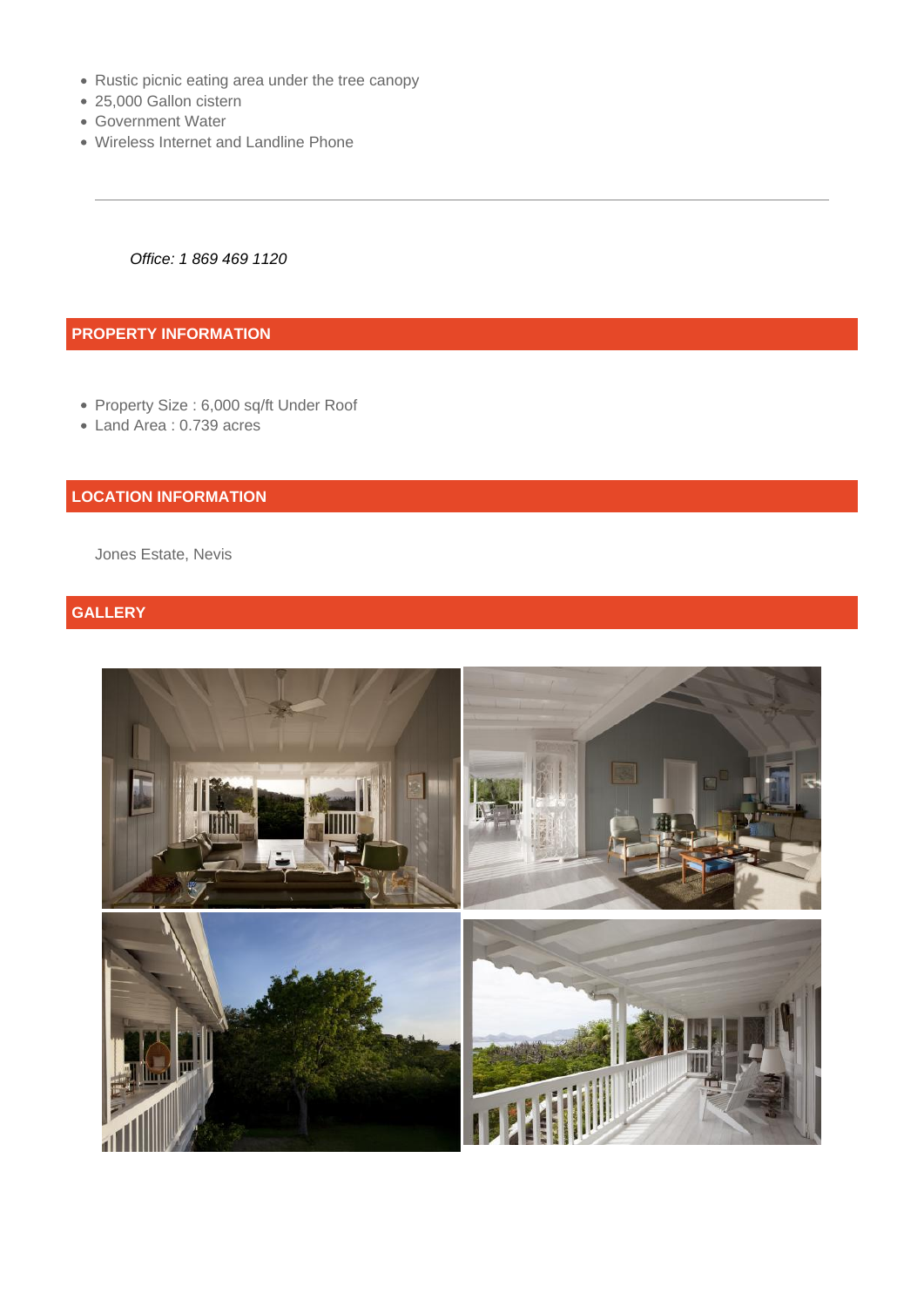